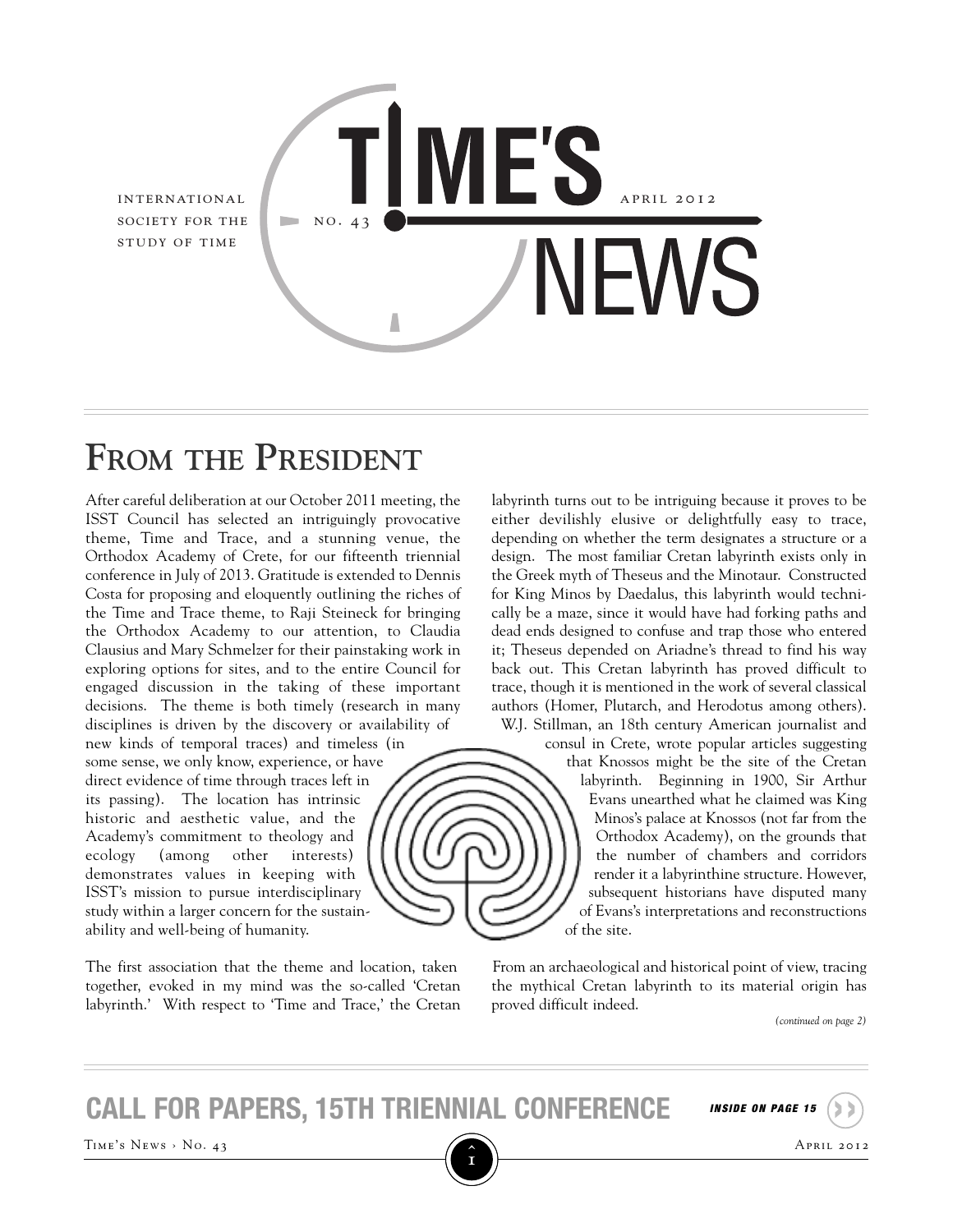# **A NOTE FROM THE VICE-PRESIDENT**

While recently watching Werner Herzog's *Cave of Forgotten Dreams*, I was reminded of the theme for our upcoming conference, for this beautiful film takes us into what Herzog calls "an abyss of time," wherein striking traces of our longago past speak to us across the ages. In the documentary, Herzog and a small film crew explore the Chauvet Cave, home to an astonishing array of cave paintings dating from approximately 32,000 years ago. Because a rockslide around 20,000 years ago sealed off the cave, the paintings were preserved in a pristine environment until an expedition led by Jean-Marie Chauvet discovered the cave in 1994. Since that time, access has been limited mainly to scientists, and attempts have been made to ensure limited human impact.

As the film eloquently demonstrates, the paintings serve as "a way of communication with the future." These artifacts from the infancy of humankind display a breath-taking maturity of vision, the long-ago artists working with the medium of the cave wall to give their subjects dimension and motion. Looking at the well known Panel of the Horses, I was reminded of Marc Chagall's whimsical animal paintings—and I have since discovered that artist John Robinson anticipated this Chauvet-Chagall connection during his 1999 visit to the caves. (For an account of his visit, see http://www. bradshawfoundation.com/chauvet/

page1.php.) The cave wall "canvas" is a palimpsest, with a good 5000 years extending between earlier and later paintings. Herzog remarks on this phenomenon: "The sequence and duration of time is almost unimaginable for us today. We are locked in history, and they were not." As my viewing companion noted, it is as if we would undertake to inscribe our own markings over the hieroglyphs in the Egyptian pyramids. Untethered from history, the Chauvet Cave artists nevertheless provided an historical record. So, for example, their paintings of the cave-lions dwelling in the area at the time provide evidence that such lions did not have manes. However, as archaeologist Julien Monnet points out in the film, "We will never reconstruct the past. We can only create a representation of what exists now today."

In a little over a year, we timesmiths will gather in Crete for our fifteenth triennial conference. In this site, itself archaeologically rich, we will consider from a variety of disciplinary perspectives the traces that speak across time. I hope to see you all there.

All quotations come from *Cave of Forgotten Dreams,* dir. Werner Herzog, IFC Films 2011.

––Jo Alyson Parker

#### **From the President,** *continued from page <sup>1</sup>*

Understood as a design, the 'Cretan' or 'classical' labyrinth is a seven-circuit, unicursal pattern that has been found in ancient sites and on pottery and coins around the world.

This labyrinth is quite simple to trace, and the process has a certain formal and rhythmic elegance.

One starts with a seed pattern, a central cross, with right angles inserted between the arms of the cross, followed by a coaxial dot in each right angle. Roughly speaking, lines connecting proximate endpoints are then drawn in a series of concentric half-circles that move alternately from right to left and left to right. Drawing the shape in this way replicates the reversals of direction experienced when walking the labyrinth. Humans have been tracing the labyrinth for a very long time; the seed pattern has been found on a pottery shard dating to 604BC, and so in drawing it today, we enact a practice that persists through time in a definite form.

In his magisterial tome *Through the Labyrinth*, Hermann Kern documents that the pattern has been interpreted as cosmic time map (tracing the movements of the planets onto the labyrinth), and as a tomb and womb, a motif of death and rebirth.

The labyrinth is thus Janus-faced, looking both into past and future. Today, the labyrinth walking has become a popular spiritual practice—the deliberate pace and winding path of walking create a kind of temporal aporia, a clearing in time where the mind can reflect calmly. The process is often a tracing in and of time for the walker; people are often encouraged to reflect on past events on the way into the center, ground themselves in the present in the center, and then anticipate the future walking out. I have adopted this practice as a homely ritual to mark the new year in my backyard, with a labyrinth made of Christmas lights, which we walk with friends at midnight.

Labyrinth walking works effectively for many people as a meditative practice that allows them to go deeper inside, while also opening them to the outside world in a refreshed manner. In this sense, the spiritual experience of labyrinth walking is comparable to the intellectual experience of ISST conferences, where the gradual unfolding of our time together enables us to think more deeply about our own work, while opening our minds to new ideas and future projects. I look forward to walking the labyrinth of Time and Trace together in Crete in 2013!

> —Paul Harris Long Beach, California

TIME'S NEWS > No. 43 **April 2012 2**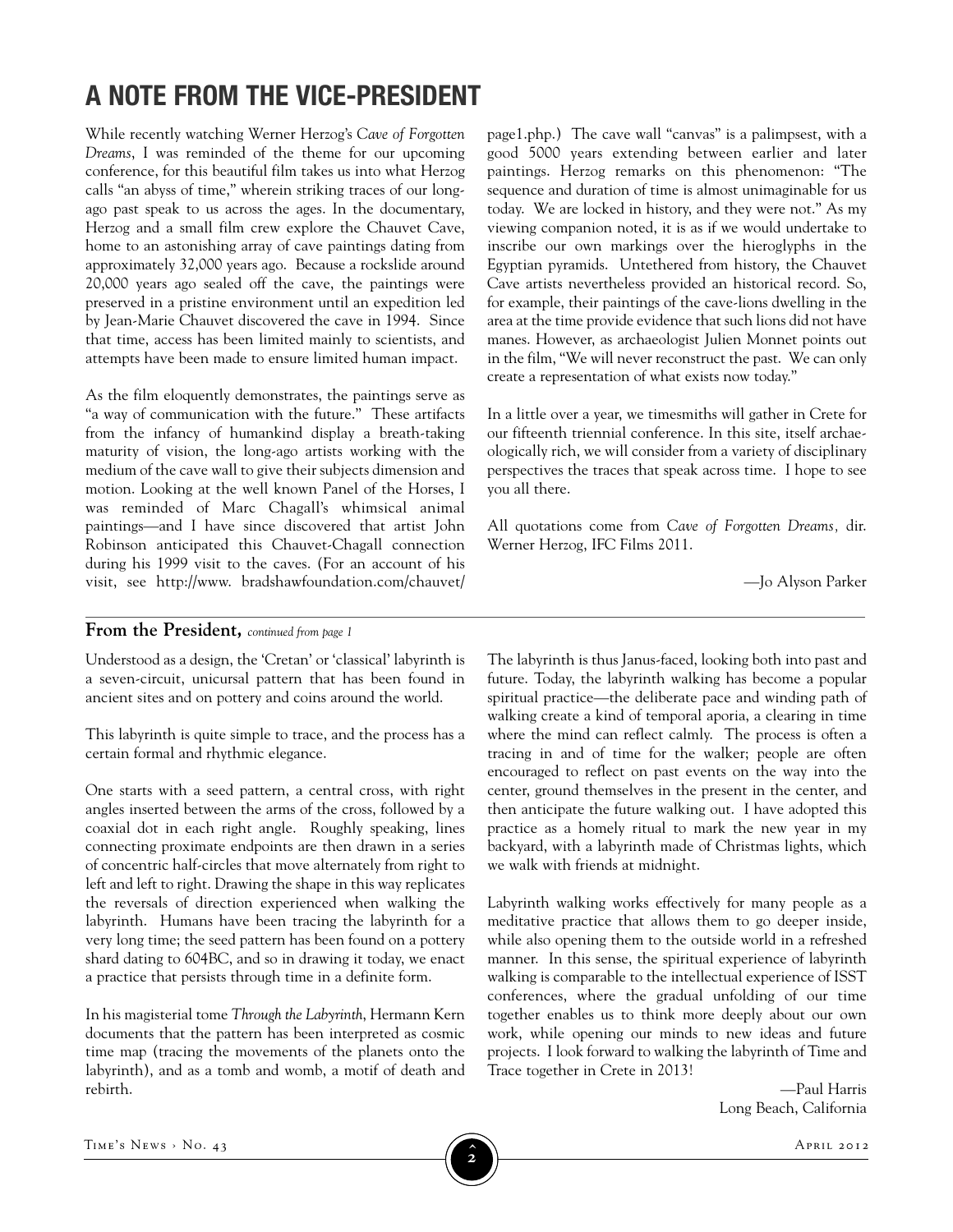We are meeting Crete in 2013!

Truly, the stuff of dreams, replete with traces of time before marked time. Zeus, Theseus, Midas, Ariadne, and the Minotaur once roamed the hills and coasts, and the poets sing of their exploits through the centuries. Their narratives form the deepest layer of the history of Western civilization that awaits uncovering in the stone and sand of Crete.

From its inception, Crete has had a history of occupation, and traces of its occupiers are everywhere. This is particularly the case with Chania, the ancient city near the conference center where we will meet. Inhabited since the Neolithic era, it is the site of an early Manoan settlement discovered by the Dorian Greeks who arrived c 1100 BCE. By 395 CE, Byzantine Christians and Arabs were battling for hegemony. The Byzantines held sway until the beginning of the thirteenth century when Venice subdued the Cretans, introducing Italian culture. By the fifteenth century, the city reflected its Minoan, classical Greek, Byzantine, and Venetian influences, and it remains a portal into past times in the traces left by its colonizers.In the end, however, Crete is most particularly Greek. It seems fitting that we should be staying at a Greek Orthodox Seminary that reflects the philosophical

intersections of contemporary Greek culture. Moreover, the center tells another story in its structure, growth, and mission.

During World War II, the people of Crete offered strong resistance to the German army, resulting in the loss of countless lives. In the sixties, the Evangelical Church of Germany supported the development of the Orthodox Academy on Crete (OAC) as a tangible sign of repentance and reconciliation. From the outset, the center has encouraged mutual understanding with ecumenical, interfaith, intercultural, and inter-scientific engagement.

From those beginnings the OAC has grown into a modern conference center situated by the sea and next to the 17th century Gonia Monastery. Sponsored by the European Union and the Greek state, the conference center itself, completed in 1995, is considered one of the finest in Europe. Many of the guest rooms face the sea, and most of the facility has been recently air-conditioned.

Like most of Crete in its long history, the Orthodox Academy has reconfigured itself to meet the needs of a changing world in its sponsorships and facilities.

They have opened their doors to our conference. I urge you to find a way to be there with us.

—Mary Schmelzer



*Orthodox Academy on Crete*



*Orthodox Academy*





*Chiana, old town Port of Chiana*



*Orthodox Academy*

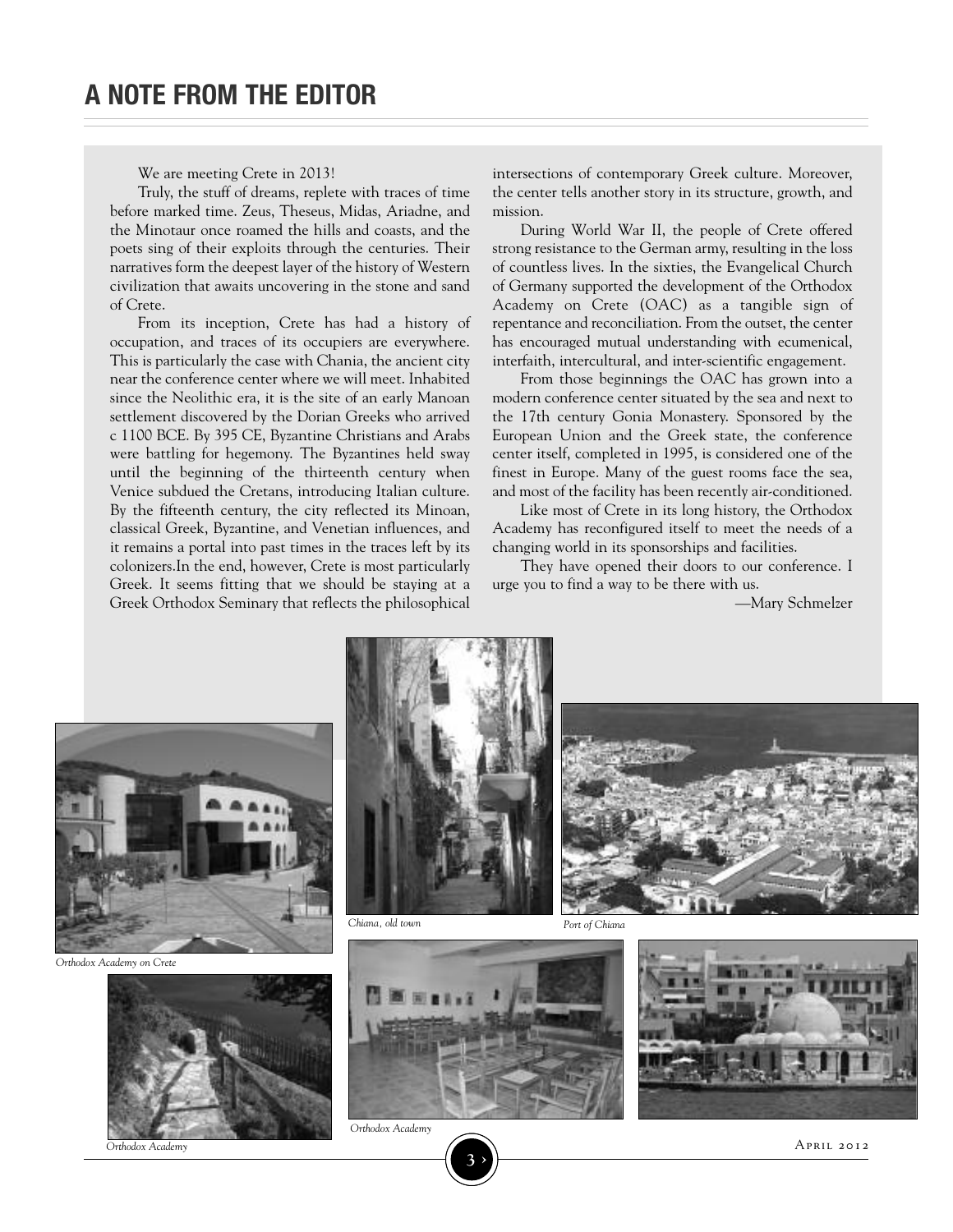# *KRONOSCOPE***: NOTE FROM THE (INTERIM) EDITOR**

The International Society for the Study of Time (ISST) is proud of the international range of its membership and the interdisciplinary character of members' work. Both of these characteristics are on display in the issue of *KronoScope*. (12:1). Contributions come from Malaysia and Brazil as well as North America. And the articles in the forthcoming issue mostly inhabit a space enriched by the perspectives of multiple disciplines. Nather and Bueno, for example, read the work of Degas in light of their experiments in psycho-biology, and Montemayor and Grandy each write as philosophers whose thinking is informed by physics. The book reviews (and the reviewers) also make credible the ISST's claim to be an interdisciplinary as well as international society.

Given the diversity of academic as well as geographical backgrounds of these authors and the different subjects of their articles, it is worth noting that there is a kind of theme to this issue: the perception of time. Seeing this theme admittedly depends of taking a loose but still revealing view of "perception." The articles by Costa and Nather and Bueno speak to us of the role of aesthetic construction in perceiving time, Costa in literary terms of Virgil's use of what Costa describes as a temporal chiasm with implications for understanding historical time, Nather and Bueno through a scientific analysis of the perception of time in Degas' painting and sculpture as expressive of movement. Lee examines the implications of globalization for time perception in terms of "presentism" and the possibility of "co-evalness." Montemayor seeks as a philosopher to understand the physics and psychology of time perceived as continuous or discrete, while Grandy uses thermodynamics to work through Levinas' challenge to Heidegger regarding

the perception and redemptive possibility of time. Finally, Flaherty writes a reflection on the perceived poignancy of time in an essay that is itself poignant.

The articles testify to the work of the ISST in another manner as well: some of them began as papers delivered at ISST or ISST-sponsored conventions. Montemayor and Flaherty both presented the work on which their essays are based at the last ISST Convention in Costa Rica, while Costa's essay derives from a paper he presented at a convention the ISST co-sponsored on "Time's Excesses and Eccentricities" at the Université de Caen Basse-Normandie, ERIBIA. More papers from the latter convention will appear in forthcoming issues of *KronoScope* as will papers from a conference on "Time and Emergence" the ISST cosponsored with the Department of Philosophy of the École Normal Supérieure and the Center for Research on Literature and Cognition at the University of Paris 8.

All this talk of conventions leads me to remind you that the Call for Papers for the ISST's next conference—"Time and Trace," June 30-July 6, 2013, Orthodox Academy of Crete—has been posted on the Society's website: http://www.studyoftime.org. Why not submit a proposal? The process for doing so is described on the website.

A final note of clarification: I am filling in for Claudia Clausius as Managing Editor of *KronoScope* while she is on sabbatical. We all look forward to her return.

—Steve Ostovich

# **IMPORTANT REMINDERS**

#### **n** Membership:

Renew your membership for 2012. Please note that in order to receive copies of *KronoScope* and "Time's News," it is imperative for all members to pay dues on time. These publications will be sent only to those members who have done so.

You can submit your membership application and pay your dues online at http://www.StudyofTime.org. Please check the site for updated information on the ISST.

Please request that your institution's library subscribe to *KronoScope*.

Membership in ISST also gives you access to the ISST listserv. If you do not yet have access to the ISST listserv and would like to be added, please send an email message to that effect to the Executive Secretary.

And, finally, the newsletter is intended not only to inform members about ISST business but to encourage your active involvement in the Society. If you would like to comment upon some of the items presented here, please consider starting a discussion on the listserv.

**›**

TIME'S NEWS > No. 43 **APRIL 2012**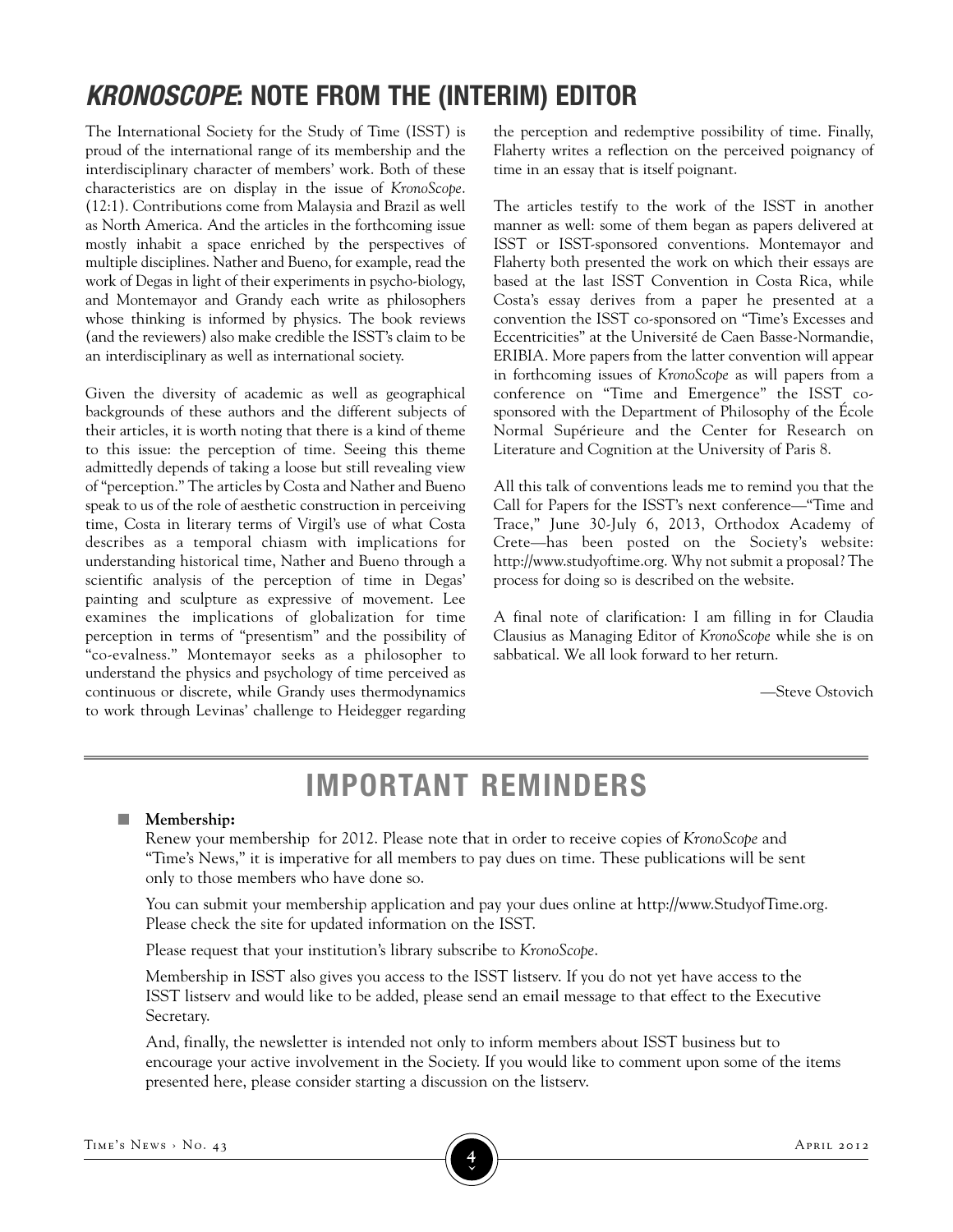### **CAEN INTERIM CONFERENCE**

The October 2010 decision of the ISST Council to cosponsor an international conference was taken in the hope of further disseminating the Society's name, working contacts and intellectual interests. Together with ERIBIA (Équipe de recherche interdisciplinaire sur la Grande-Bretagne, l'Irlande et l'Amérique du nord) and its host institution, l'Université de Caen Basse-Normandie, ISST contributed to all aspects of what turned out to be an outstanding exchange of ideas. The conference, entitled "Time's Excesses & Eccentricities" (Folies du Temps), brought some 60 scholars to the Norman city of Caen on the 27th and 28th of May, 2011. Scholars from France, Canada, the U.S., the U.K., Switzerland, Germany, the Netherlands, Italy, Brazil, Poland, Georgia, Israel, Hong Kong and India read papers (in French or English) in the fields of literary criticism, musicology, art criticism and theory, cinema, history of technologies, photography, mixed-media arts, and philosophy. The strong presence of papers on music and art was especially noteworthy. Two ISST Council members served on the conference's scientific committee; our president, Paul Harris, delivered the keynote, a talk on the writing and drawings of Henri Michaux. A highlight of the final afternoon was the showing of *Time Being*, an experimental compilation of 88 very short films by the well-known filmmaker Chris Gallagher. Selected papers from Caen will be published in forthcoming issues of either *KronoScope* or the bilingual online journal *LISA*.

This conference was extremely well organized by our French hosts, Profs. Marcin Stawiarski and Gilles Couderc of Caen University. Their organization included the extraordinary cuisine and wine at both a working lunch and gala closing-dinner. ISST members who were present fielded many questions about our Society and invited quite a number of participants to consider joining ISST. The Council's instinct to cosponsor this conference—timed half-way between our own 2010 and 2013 conferences—will be well-rewarded in terms of international exposure, high-quality submissions to *KronoScope*, and eventual memberships.

### **TIME AND EMERGENCE CONFERENCE, PARIS, OCTOBER 2011**

The second ISST-co-sponsored international, interdisciplinary conference explored the theme of Time and Emergence. The conference took place October 14 – 15, 2011, at the historic campus of the École Normale Supérieure, Paris. Former ISST President Rémy Lestienne and new member Yves Abrioux (English, U of Paris 8) organized the event; other members of the conference committee included Gilles Cohen-Tannoudji, Claude Debru, and Jacques Ricard, all prominent scientists. Scholars from France, Great Britain, and North America presented papers (in French or English, with accompanying powerpoint in the other language) in fields including cosmology, philosophy of science, metaphysics, neuroscience, biology, education, philosophy, music and literature.

Several ISST members presented papers and posters, and ISST President Paul Harris dedicated much of his opening address to showing the importance of J.T. Fraser's work in the context of time and emergence. The conference was distinguished by wonderfully engaged and challenging intellectual rigor in presentations that spurred intense discussion, in keeping with the spirit and history of the École Normale Supérieure. Selected papers from the conference will be published in a forthcoming issue of *Kronoscope*, with Rémy Lestienne and Yves Abrioux serving as contributing editors.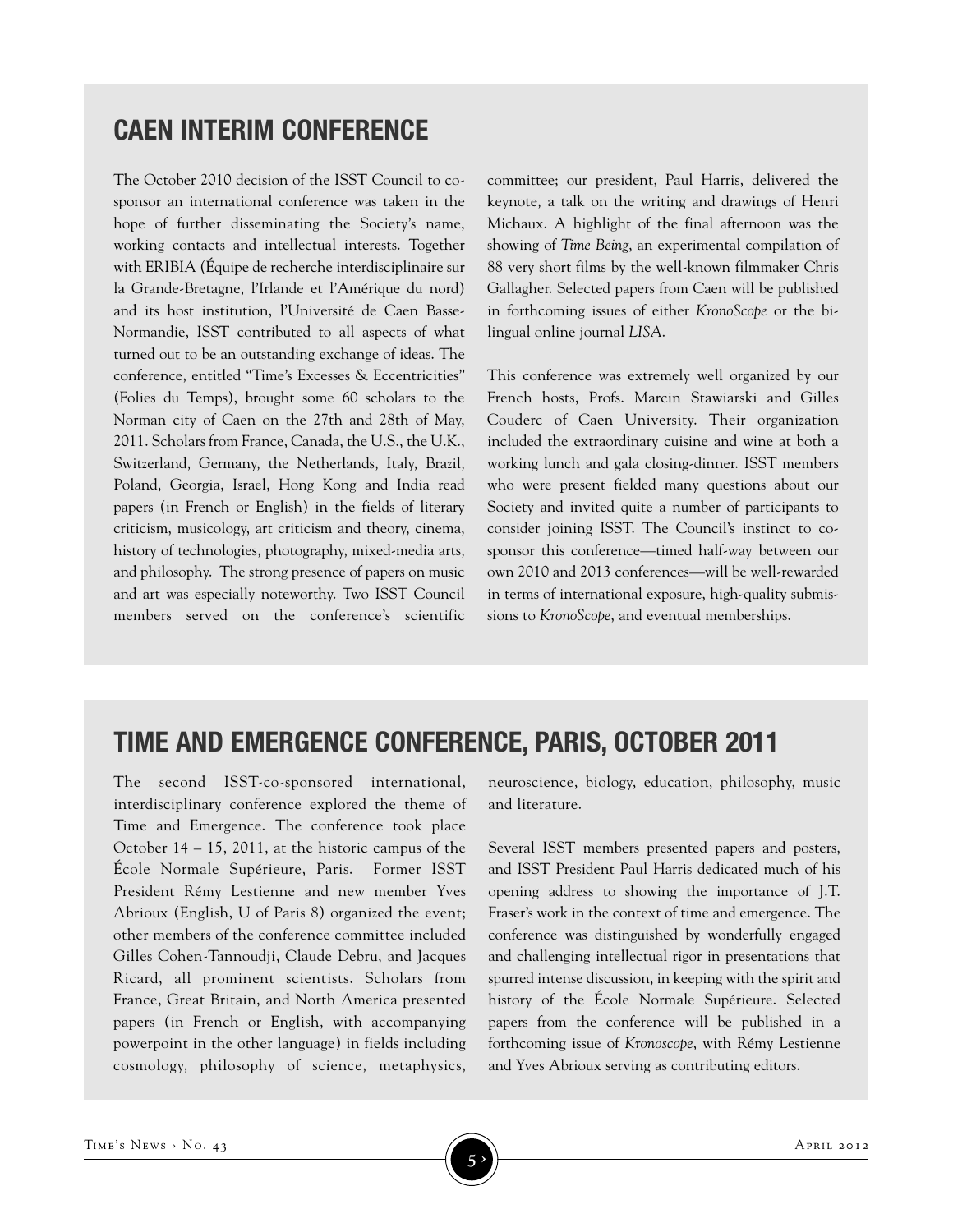#### **ISST COUNCIL MEETING STRATHMERE, NEW JERSEY 10/1/11**

Meeting Called to order 9:04 AM EST by President Paul Harris

In Attendance: Harris, Costa, Jane Fraser, Ostovich, Parker, Soulsby, Schmelzer, Steineck, and Weissert in person; Turner, Rodemeyer, Crawford by Skype.

Acknowledgement of the passing of the Founder at this the first council meeting after his death. Brief discussion about the state of the Society after his passing.

#### **Report on the Volume, Study of Time 14 (Steineck)**

Expect to publish in the Summer of 2012. Will include 12-13 papers plus the introductions by the editors (Steineck, Clausius): 5 literature, 2 philosophy/theology, 1 physics, 1 biology, 1 linguistics, 1 sociology, 2 hard to place.

Discussion about ensuring that the volumes serve as a definitive source of info on whatever the theme is.

#### **Treasurer's Report (Rodemeyer)**

We have switched to Citizen's Bank with offices in both Pittsburgh (Rodemeyer) and Philadelphia (Weissert). January/February as dues months, with Rodemayer checking in April to see who has not renewed. Treasurer will look into possibilities for enhancing the renewal process.

#### **Discussion of Conference Theme for 2013**

After a discussion of several different possibilities, the theme "Time and Trace" is unanimously approved. Conference committee is formed to write the call for papers: Harris, Turner, Costa, Crawford. Steineck as "local committee."

Disucssion of including a panel or some papers to address the work and legacy of J.T. Fraser. The theme lends itself to the traces of the work of J.T. Fraser. For 2016, a 50-year anniversary issue or conference with the theme of Models of Time (after *Voices of Time*).

Discussion on presentations (modalities), including posters and Skyped presentations. Council members agreed that the latter goes against what our conferences are and what it means to attend for the full week. Discussion of marketing and recruitment, keynote speakers, getting external funding. Formed a funding committee (Steineck, Harris, Rodemeyer, and perhaps ask Lestienne).

Disseminating Unpublished and Re-disseminating Published Work of J.T. Fraser. We could include putting a Fraser essay in *Kronoscope* each year or scan and put it on the website. Harris reports that the special collections section of Loyola Marymount University Library is going to have J.T.Fraser's books and papers.

#### **Membership Report (Parker)**

15 requests for new memberships. 7 have completed the process. This seems good for a non-conference year.

#### **Report on KronoScope (Ostovich)**

11-1 done, waiting on last set of proofs for Clausius. [This issue is now KS 11:1-2.]

11-2 [now 12:1] is in the works; a lot of material (12) from the Caen interim conference is available. 11-2 could be out in this calendar year. [This point is now moot.] There are even extra papers that can carry over to volume 12 [volume 12:2].

Time and Emergence interim conference will give us even more papers, including science papers [12:2]. Report on the (Fraser) tribute issue by Harris: 9 people definitely agreed to write essays for the issue; there are 3 or 4 more in the works. Tribute issue is looking like volume 12-2 [may be a later issue in light of the above].

#### **Timeline and Kronopedia (Crawford)**

Because of copyright and upkeep issues, Timeline will be taken down. The German Network Time research outfit is interested in sharing bibliographic resources. Steineck reports that next fall (2012) his program is working on a bibliographic time project that could turn into the basis for some kind of wiki (Kronopedia). Perhaps we could offer our services as curators for the German project. We could scan the fourth volume of the Study of Time, which has J.T. Fraser's collections of bibliographic references up to 1980. Perhaps we can expand our Fraser dedicated part of the website.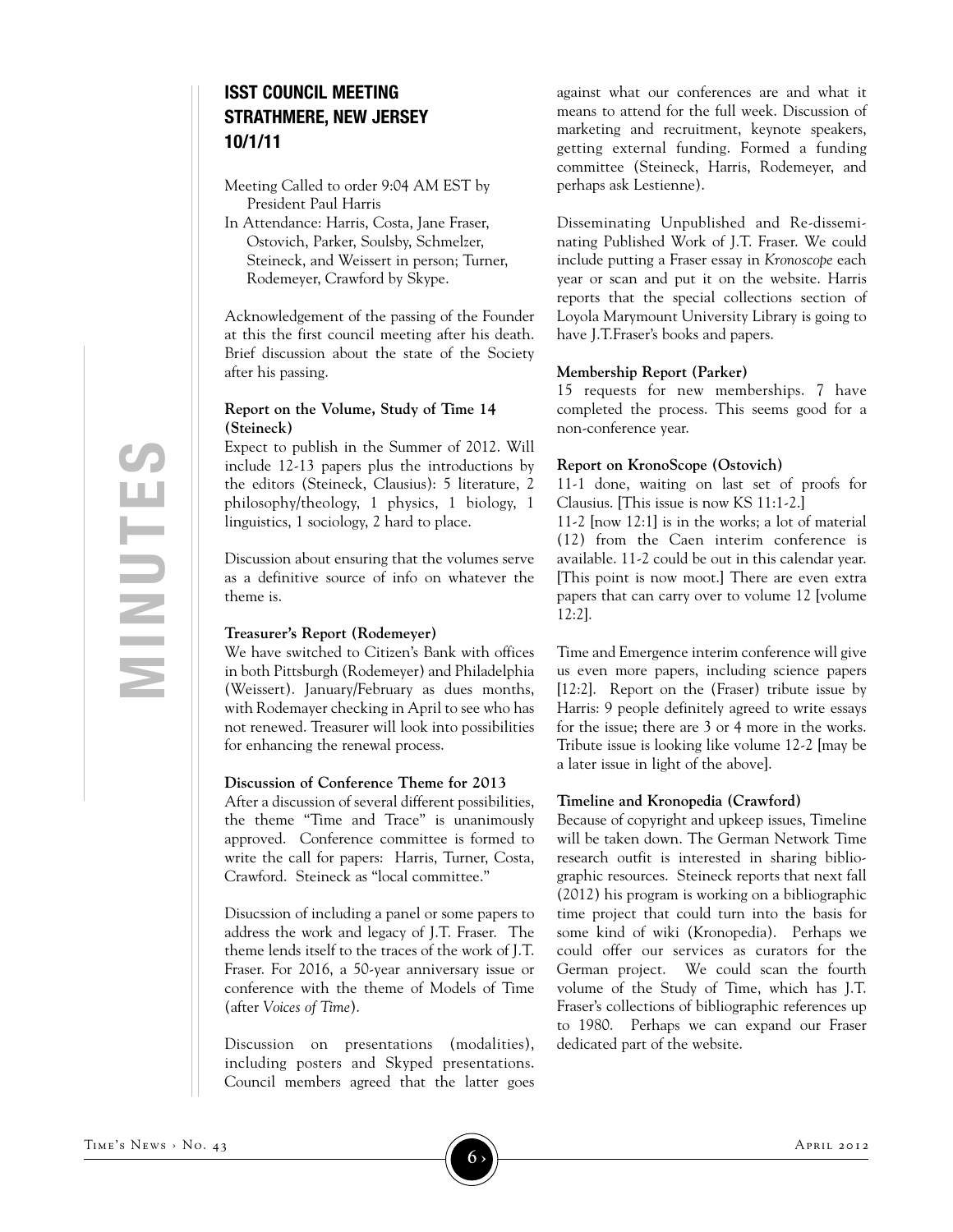#### **Report on Getting Libraries to subscribe to** *Kronoscope* **(Ostovich)**

Most libraries get KS as part of a Brill package. We need to find out from Brill how many such packages are subscribed. Can we get KS included in JSTOR?

#### **Interim Conferences (Harris)**

Costa's report on the Caen conference will go up on the website. The conference was a very successful collaboration between the Society and an outside partner; it generated a lot of talk and discussion, and 12 papers that came in to KS. It was a beautifully run conference with some funding from the French government.

Harris reports on the preparations for the Time and Emergence conference in two weeks in Paris (Lestienne). At least half of the papers are from ISST members.

Future conference initiatives: Harris reports that LMU is willing to have an interim conference there to celebrate the addition of the Fraser material to their library. A possibility seems to be fall or spring of 2014. At least half of the papers are from ISST members. given to Council metric or and the papers are from ISST members.<br>
Future conference initiatives: Harris reports that LMU is Meeting Adjourned

We also need to look to make more connections with other societies who might want to collaborative on a conference. Costa will try to connect with the Global Middle Ages project.

We are changing rules, so we need to vote on the changes:

1) Inviting scholars to come for a shorter period of time and pay them

2) Seeking outside funding for a conference

Voted on: unanimously adopted

#### **Report on Newsletter (Schmelzer)**

Will solicit news and info from membership.

Specific assignments in connection with conference given to Council members.

## **Follow up of the Conference "Time and Emergence"**

From the number of ISST members participating and the quality of their contributions, our association has contributed significantly to the success of the Conference "Time and Emergence", which took place in Ecole Normale Supérieure de Paris on December 14th and 15th.

I would like to thank our colleagues who have participated to this event. A special mention should be addressed to Jane Fraser, who has brought with her the spirit of Julius over our debates.

Since then, Yves Abrioux and I have received 16 manuscripts of contributions to the Conference and we are working on them as guest editors for a special issue of *Kronoscope*, together with Steven Ostovich. The publication will be, I believe, something like a milestone for those of us who are interested in the topics of emergence. A big step forward has been accomplished, since the launching of the subject in our association three years ago during a chat among ISST members, when the discussion about 'reality and time' showed clearly that one key to the understanding of the problem of reality required a deeper thinking on that of emergence (see *Kronoscope*, 9 [2099]: 91-07).

Rémy Lestienne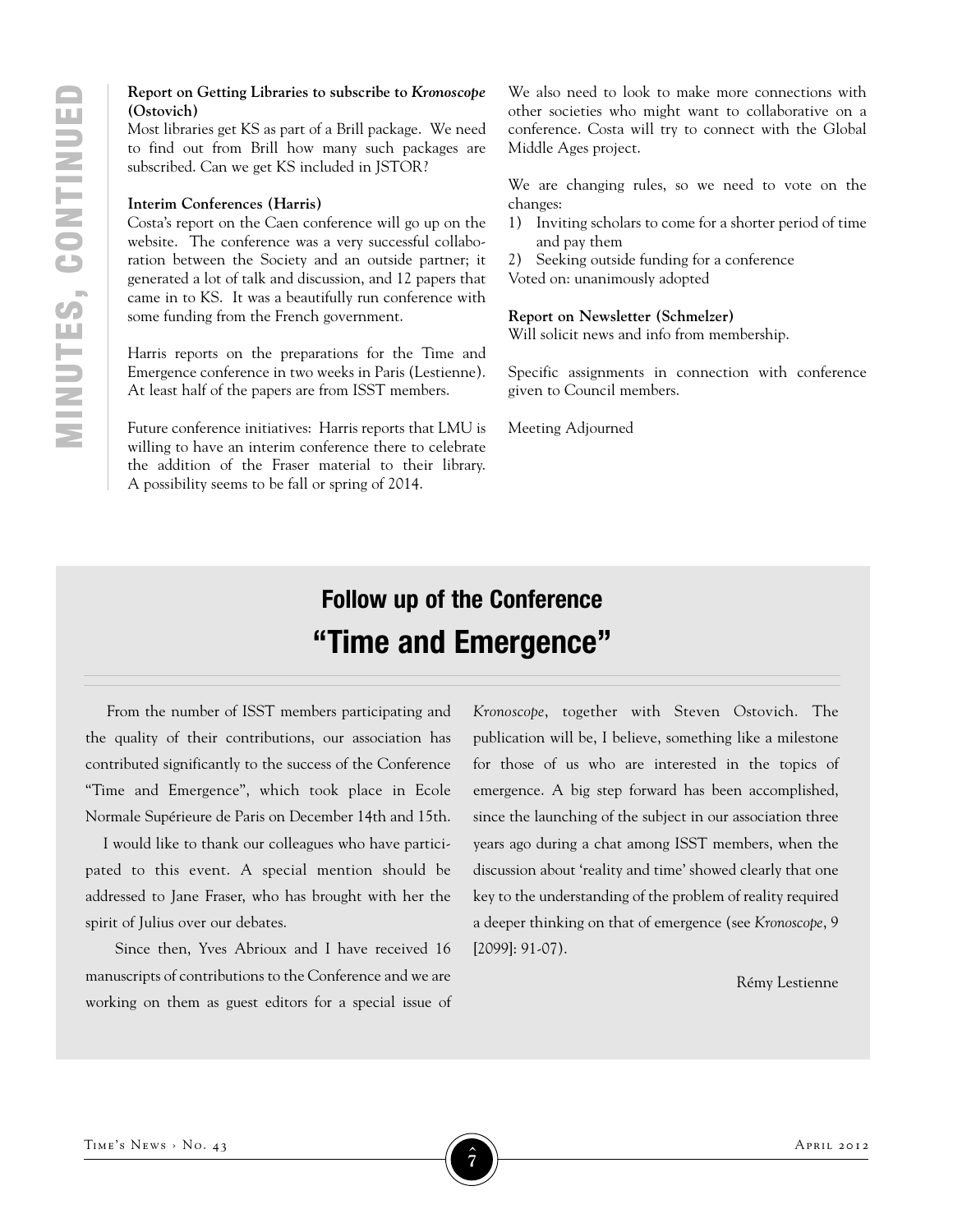Jose Lino Oliviera Bueno has forwarded this news: The "Aesthetical Experimental Center" is coordinated by Prof. Dr. José Lino Oliveira Bueno at the Department of Psychology, Universidade de São Paulo at Ribeirão Preto, Brazil.

The recent production of his group of research that study subjective time perception related to the aesthetic experience (music and visual arts) was listed below.

#### **1. COMPLETE ARTICLES IN JOURNALS**

- RAMOS, D.; BUENO J. L. O. 2012. Emoções de uma escuta musical afetam a percepção subjetiva de tempo. Psicologia: Reflexão & Crítica / Psychology (in press).
- NATHER, F. C.; BUENO, J. L. O. 2012. Timing perception in paintings and sculptures of Edgar Degas. Kronoscope: The Journal for the Study of Time, 12, 16-30.
- n COCENAS-SILVA, R.; BUENO, J. L. O.; DROIT-VOLET, S. 2012. Temporal memory of emotional experience. Memory & Cognition, 40, 161-167.
- **NATHER F. C.; BUENO J. L. O. 2011. Static** images with different induced intensities of human body movements affect subjective time. Perceptual & Motor Skills, 113, 157-170.
- COCENAS-SILVA, R.; BUENO, J. L. O.; MOULIN, P.; BIGAND, E. 2011. Multidimensional scaling of musical time estimations. Perceptual and Motors Skills, 112, 737- 748.
- $\blacksquare$  NATHER, F. C.; BUENO, J. L. O.; BIGAND E.; DROIT-VOLET, S. 2011. Time changes with the embodiment of another's body posture. PLoS ONE, 6, e19818.
- n RAMOS, D.; BUENO J. L. O.; BIGAND, E. 2011. Manipulating Greek musical modes and tempo results in continuous changes in perceived musical emotion along arousal and valence dimensions. Brazilian Journal of Medical and Biological Research, 44, 165-172.
- **n** DROIT-VOLET S.; BIGAND, E.; RAMOS, D.; BUENO, J. L. O. 2010. Time flies with music

whatever its emotional valence. Acta Psychologica, 135, 226-232.

- FIRMINO, E. A.; BUENO, J. L. O.; BIGAND, E. 2009. Travelling through pitch space speeds up musical time. Music Perception, 26, 205-209.
- n COCENAS-SILVA, R.; BUENO, J. L. O.; BIGAND, E.; MOLIN, P. 2009. Escala multidimensional aplicada aos estudos de apreciação musical. Paidéia: Cadernos de Psicologia e Educação, 19, 153-158.
- n FIRMINO, E. A.; BUENO, J. L. O. 2008. Tonal modulation and subjective time. Journal of New Music. Research, 37, 275-297
- BUENO, J. L. O.; RAMOS, D. 2007. Musical mode and estimation of time. Perceptual and Motor Skills, 105, 1087-1092.
- BUENO, J. L. O. 2007. Psicobiologia do Tempo Presente. In: BRUNI, J. C.; MENNA BARRETO, L.; MARQUES, N. (Org.). Decifrando o Tempo Presente (p. 147-159). São aulo: Editora Unesp.
- $\blacksquare$  NATHER, F. C.; BUENO, J. L. O. 2006. Tempo subjetivo e percepção de movimento em obras de artes. Estudos de Psicologia, 11, 265-274.
- n NATHER, F. C.; BUENO, J. L. O. 2006. Efeitos de imagens estáticas com diferentes representações de movimento sobre a percepção subjetiva de tempo. Psicologia: Reflexão & Crítica / Psychology, 19, 217-224

#### **2. DISSERTATIONS AND THESIS**

- n MORETTO, M. S. 2011. Efeitos da utilização de estímulos acústicos e visuais na estimação subjetiva de tempo de bailarinos profissionais. Master's Dissertation in Psychobiology, Department of Psychology. University of São Paulo, Brazil.
- COCENAS-SILVA, R. 2009. Percepção subjetiva de tempo durante a apreciação de música erudita ocidental: uma análise multidimensional. Master's Dissertation in Psychobiology, Department of Psychology. University of São Paulo, Brazil.

**M**

**e**

**M**

**b**

**e**

**r**

**N**

**E**

**W**

**S**

**8 ›**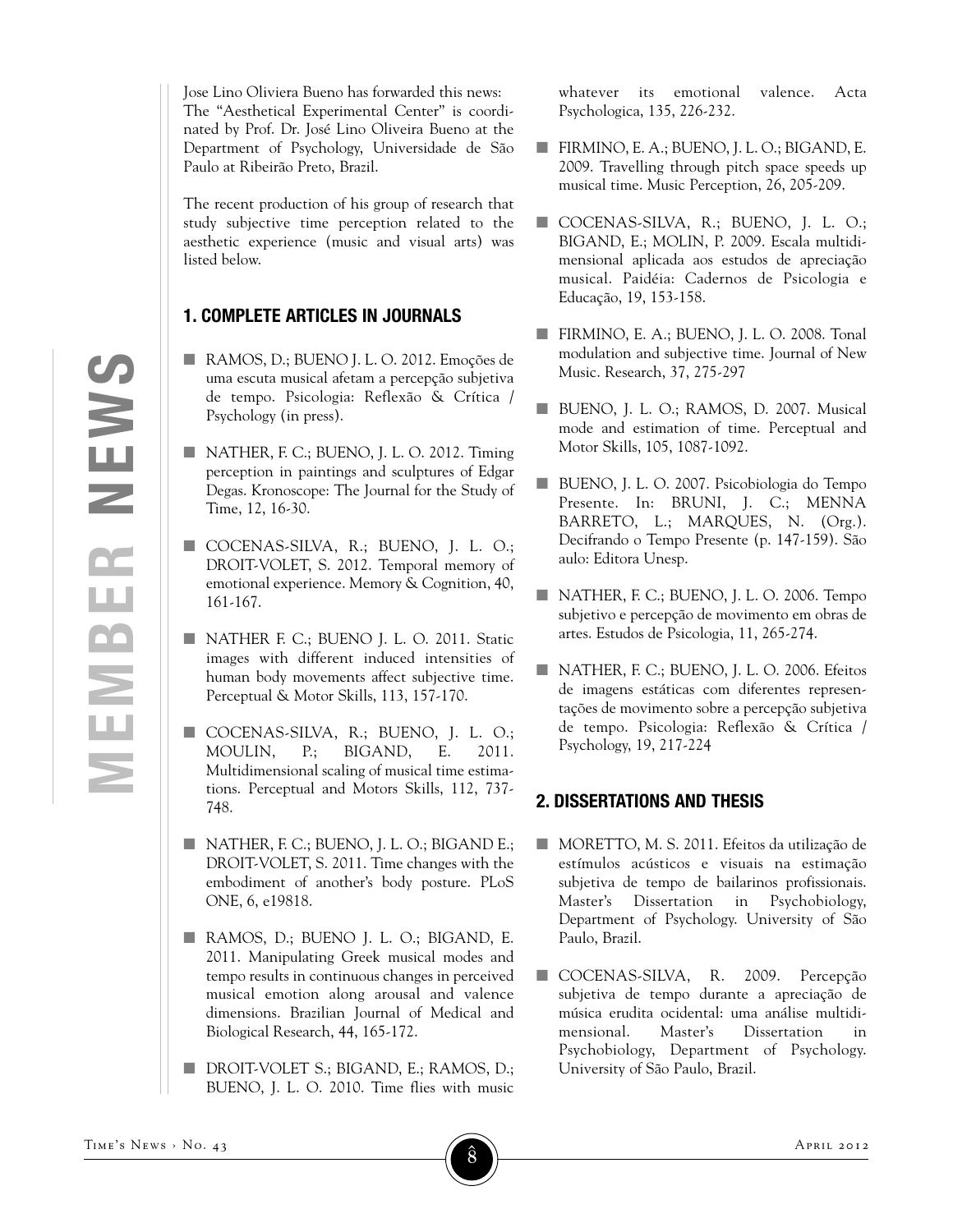- FIRMINO, E. A. 2009. Dimensões cognitivas espaçotemporais do senso tonal da música. PH.h D. Thesis in Psychology, Department of Psychology. University of São Paulo, Brazil.
- n RAMOS, D. 2008. Fatores emocionais durante uma escuta musical afetam a percepção temporal de músicos e não músicos? PH.h D. Thesis in Psychology, Department of Psychology. University of São Paulo, Brazil.
- n NATHER, F. C. 2007. Percepção de movimento e tempo subjetivo nas artes visuais. Ph.D. Thesis in Psychobiology, Department of Psychology. University of São Paulo, Brazil.

#### **3. COMPLETE ARTICLES IN INTERNATIONAL MEETINGS (CONGRESS)**

- **N** BUENO, J. L. O.; MOISES, A. A. M. 2010. How does lullabies from different ethnicities influence the subjective time estimation? In: Proceedings of the 26th Annual Meeting of The International Society for Psychophysics - Fechner Day, p. 221-226. Padova: Italy.
- $\blacksquare$  NATHER, F. C.; BUENO, J. L. O.; Abreu, D. C. C.; GOMES, M. M. 2010. Body movements and timing estimation related to visual observation of different images representing distinct body positions. In: Proceedings of the 26th Meeting of the International Society for Psychophysics - Fechner Day, p. 433-438. Padova: Italy.
- n NATHER, F. C.; BUENO, J. L. O.; BIGAND, E. 2009. Time Estimation and eye-tracking movements in human body static images. In: Proceedings of the 25th Meeting of the International Society for Psychophysics - Fechner Day, p. 399-404. Galway: Ireland.
- n FIRMINO, E. A.; BUENO, J. L. O.; BIGAND, E. 2009. Effects of close and distant reverse tonal pathways in musical stimuli on retrospective time reproductions. In: Proceedings of the 25th Meeting of the International Society for Psychophysics - Fechner Day, p 590-596. Galway: Ireland.
- n NATHER, F. C.; BUENO, J. L. O. 2008. Movement Ranking Scale of Human Body Static Images for Subjective Timing Estimation. In: Proceedings of the 24th Annual Meeting of the International Society for

Psychophysics - Fechner Day, p. 185-190. Toronto: Canada

José Lino Oliveira Bueno Universidade de São Paulo Laboratório Processos Associativos Controle Temporal e Memória

#### **TROY CAMPLIN INVITES US TO EXPLORE:**

[His] collection of poetry "Thyme and Time Again" at http://troycamplinpoetry.blogspot.com/

#### **ARGIRO VATAKIS HAS CO-HOSTED A SPECIAL ISSUE:**

Of Acta Psychologica on Temporal Processing Within and Across Senses Hosted by Argiro Vatakis & Rolf Ulrich

Inspired by the pioneering work of Carl Vierordt on time perception and the various methodological approaches he introduced in studying time perception (in his book Der Zeitsinn nach Versuchen-The time sense according to experiments or The experimental study of the time sense; Lejeune & Wearden, 2009), this special issue will discuss current research findings on temporal processing (not limited to duration judgments) within and between the senses. The issue will cover current models and new experimental data on interval timing, synchrony perception, and categorical timing. Additionally, issues brought forward in Vierordt's work will also be covered, such as anticipatory effects on temporal judgments, the use of simple versus complex stimuli in experiments, attention, and time, cross-modal and individual differences in the perception and processing of time. This special issue will, thus, serve as a forum for the presentation of new research findings on temporal processing within and across senses.

Submission procedure:

- 1. Submit tentative title and abstract to Argiro Vatakis at argiro.vatakis@gmail.com by October 21st, 2012.
- 2. Full paper submission by December 12th, 2012
	- Instructions for submission: The submission website is located at: http://ees.elsevier.com/actpsy/ default.asp. To ensure that all manuscripts are correctly identified for inclusion into the special issue it is important to select "Special Issue: Temporal Processing" when you reach the "Article Type" step in the submission process. Papers should not be more than 20 pages. For more details on format please see attached guidelines.
- 3. Standard peer review/revision process will be followed.
- 4. Final decisions are expected by July 20th, 2013.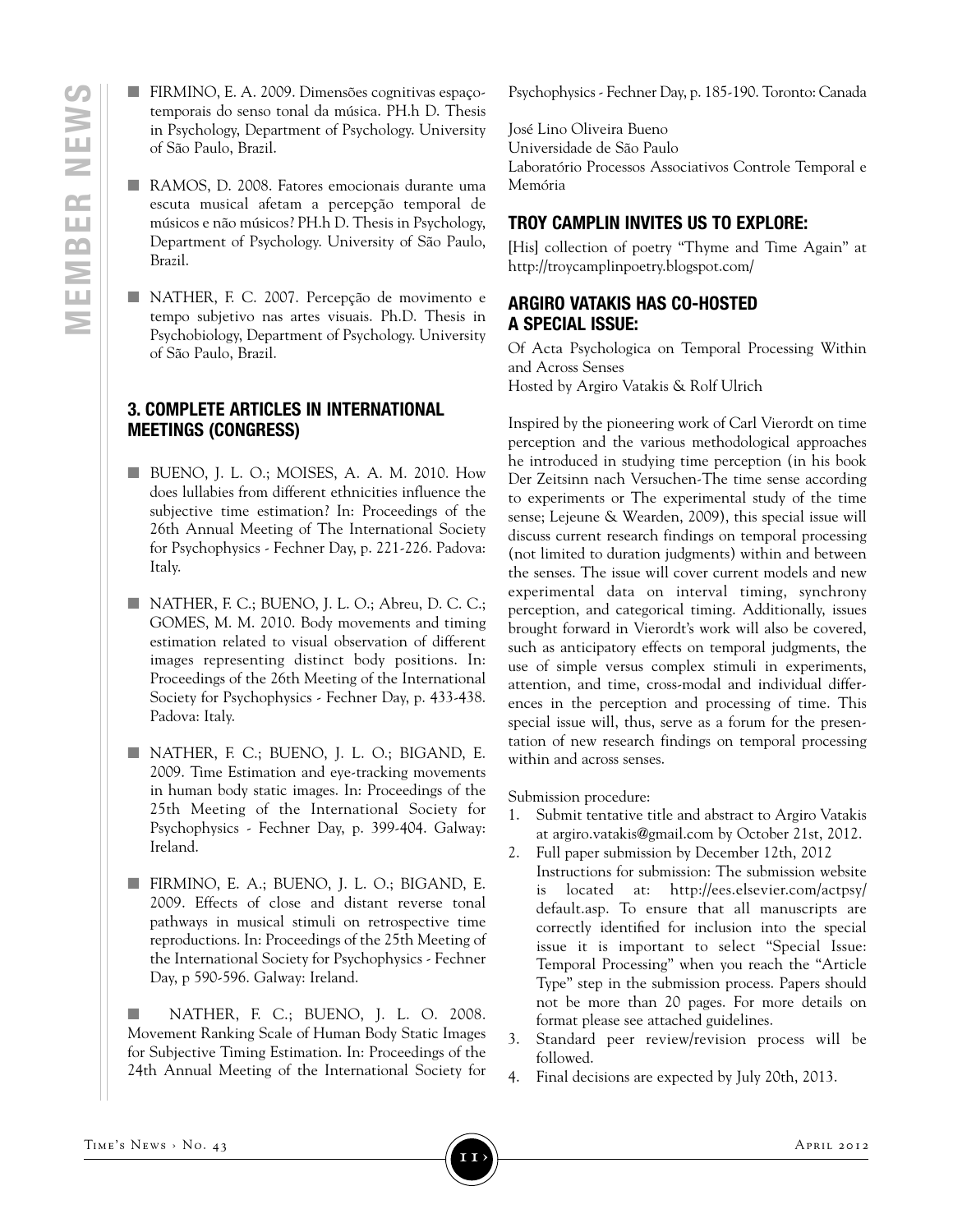#### **FROM DANIEL CORRIE:**

One of his time-oriented poems received the first-place Morton Marr Prize for his villanelle, "Words," selected by Jennifer Clarvoe. The poem will appear in *The Southwest Review*. Its companion villanelle, "World," appeared during this past year in *Measure*.

#### **ILIAS GIANNOPOULOS WRITES:**

I am a new member of the society. My approach to the study of time has been till now focused on the area of musicology, aesthetics and continental philosophy.

Here is a link to the joint International Conference on Music Perception and Cognition (ICMPC) and the 8th Triennial Conference of the European Society for the Cognitive Sciences of Music (ESCOM), 23-28/7/2012 in Thessaloniki-Greece: http://icmpc escom2012.web.auth. gr/. Although philosophy and aesthetics are a marginal topic for this conference, I will present a paper concerning phenomenological approaches to the temporaIity of the musical work. I will also attend the Philosophy and Music Conference: Times Theories and Music, in Corfu-Greece, 27-19 April, which you mention in the last issue of *KronoScope*, with a paper about Adorno's time-dialectics.

I have been in Crete and generally speaking, you have to drive (very carefully!!) a lot and ask, in order to find unique places and beautiful beaches.

However I think, Kolymvari, where the Orthodox academy is situated, is somehow isolated and at the same time not too far away from the most beautiful city of Crete, Chania.

#### **RÉMY LESTIENNE HAS PUBLISHED DIALOGUES SUR L'EMERGENCE:**

Pardon me to take the opportunity to announce the publication of my new book, *Dialogues sur l'Emergence* (in French), this month of March, 2012, by Editions Le Pommier, Paris.

The form of the book is humbly inspired by the famous Galileo's book "Dialogue concerning the two chief world systems", since I believe that we are presently, once more, at a turn of science epistemology. Like in Galileo's time, when he had to persuade his fellows scientists and the authorities of the Church about the superiority of the Copernican view of the cosmos, I claim (with many others) that scientists today should take some distance with the reductionist view of the world, and sometimes adopt the opposite view where not only 'the whole is more than the sum of its parts', but the whole in fact commands the behavior and properties of the parts.

#### **ERICH RUNGE EXPLAINS:**

The speed of light \*in vacuum\* is constant. Light is slowed down, e.g. in diamonds, which makes them jewels. This slowing down can well, and will in general depend on the color of the light. Good optics of oldfashioned photography was expensive in part because it is difficult to make lenses treat all colors equally. –erich.runge

Technische Universität Ilmenau

FG Theoretische Physik I, Weimarer Str. 25 (Curie-Bau), 98693 Ilmenau

fon/sekr/fax:++49 (0)3677 69 3707/3706/3271

\*NEU\* privat: Alfred-Hess-Str. 20, 99094 Erfurt \*NEU\*, 0175 4043089

#### **CHRISTIAN STEINECK INTRODUCES TIME STUDIES INTO THE CURRICULUM:**

The Department of Japanology at University of Zurich's Institute of East Asian Studies will make "time" the semester theme for its courses during the fall term of 2012. All courses will give special attention to issues of time related to the relevant subject, i.e. time in Japanese mythology, time in social relations, time in works of literature etc. We will set up a wiki to be filled in by students and staff, and thus hope to create a basis for a new version of KronoPedia. A report will follow in the next newsletter.

Christian Steineck, Chair, Institute of East Asian Studies, University of Zurich.

#### **TWO FORTHCOMING BOOKS ON TIME STUDIES IN ETHNOGRAPHY:**

The first of these books is *Paid to Party: Working Time and Emotion in Direct Home Sales* (Rutgers University Press, 2012) by Jamey Mullaney and Janet Shope (Sociology, Goucher College). This book is an ethnographic study of direct home sales (DHS). The authors examine the ways in which this DHS industry (e.g., Tupperware parties) attempts to reconfigure the traditional model of work by altering its temporal and emotional parameters, offering (mostly women) the opportunity to reconfigure, through a flexible work model, the traditional constraints facing working mothers. Based on surveys and in-depth interviews with over 200 party attendees and sales consultants, this book shows how the industry "capitalizes on feelings about time in order to both push women into home sales as consultants and, once they sign on, to draw a warm market of friends into living rooms for some much needed social/economic time." With exemplary methods, compelling data, and sophisti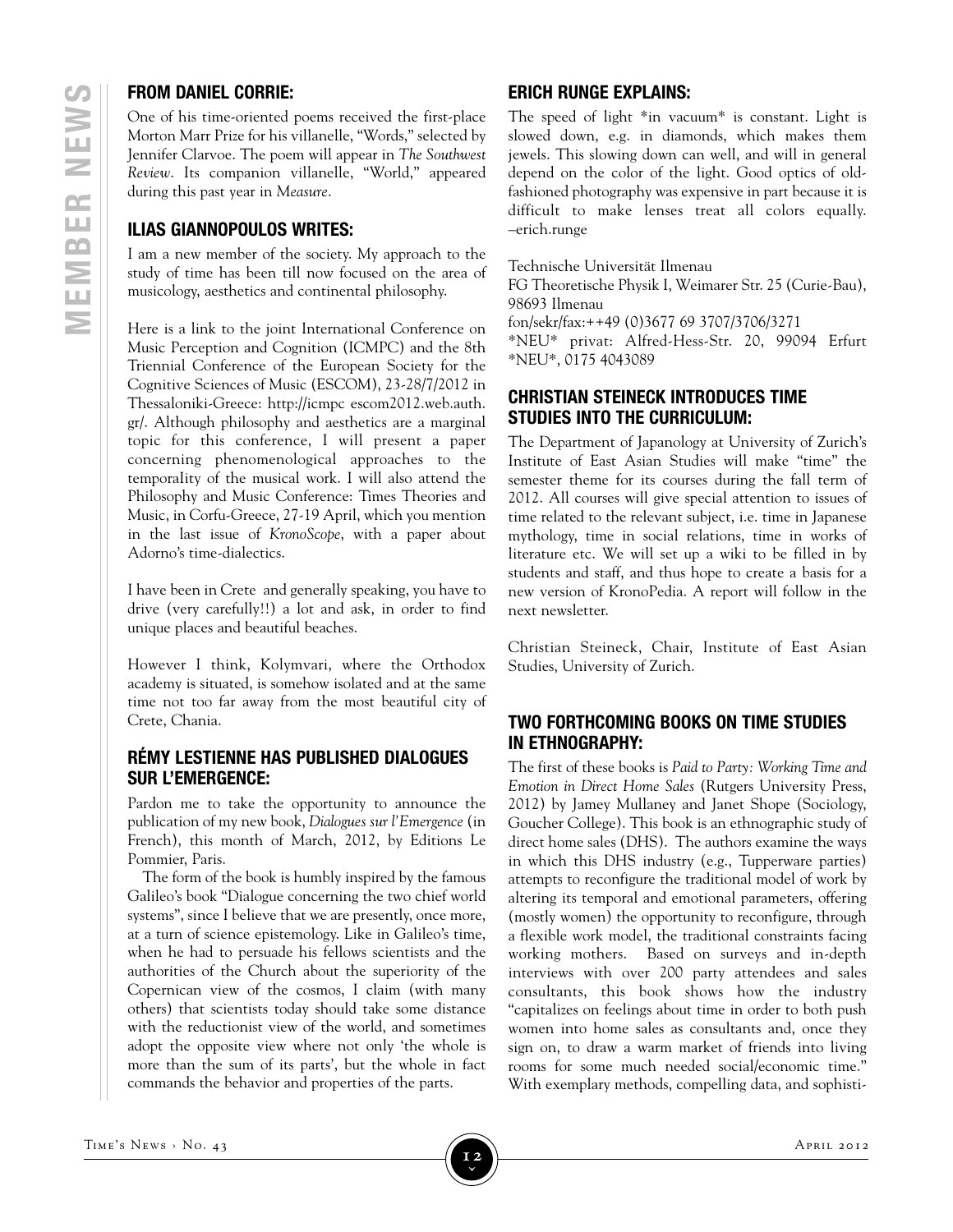cated analysis, this revealing study shows us how the temporal and emotional dynamics of work and family reproduce traditional gender roles.

The second of these books is *Patients of the State* (Duke University Press, 2012) by Javier Auyero (Sociology, University of Texas). In this brilliant, insightful, and sensitive investigation, Auyero brings careful ethnographic research to bear on the routine temporal experiences of people who seek help and social services from the state in Argentina. In so doing, he shows us how the state constructs political dominance through the control of its citizens' time and temporal experience. By making the urban poor wait interminably for whatever they need, the state creates subordination and political resignation. *Patients of the State* will have a major impact on scholarly and public discourse; it helps us understand what is happening to millions of people around the world.

#### **EMILY DICARLO REPORTS:**

Back in May 2011, I participated in a gallery show, HYDRAS, where I reconfigured the existing work in the gallery, L'Oeil de Poisson, and inserted my own installation. From that exhibition, a bilingual supplementary publication was produced called *Hydra Era*. Included in this is my essay, "A Present, Which I Have Been," in which I discuss the formation of identity through ongoing archiving and durational performances.

Here is the link for the video of the book : https://vimeo.com/36118454 Here is the link to read it online : http://issuu.com/guillaumeadjutorprovost/docs/hydraera Here is the link to purchase the publication : http://www.guillaumeadjutorprovost.com/index.php?/pro jects/publication/

#### **FRED TURNER ANNOUNCES "A CROP OF NEW BOOKS":**

TWO GHOST POEMS. Turning Point Press, 2011. Two long poems: "The Undiscovered Country: Sonnets of a Wayfarer" and "The Resurrection of the Body." Both deal with afterlife, in very different ways.

SUNG ACROSS THE SHOULDER: HEROIC POETRY OF ILLYRIA. Mundus Artium Press, 2011. Translations of Albanian folk poetry, with Gjeke Marinaj. Poems from the lusty, violent, tragic, comic life of the mountains.

THE NEW WORLD. Ilium Press, 2011 (Reprint of my epic poem, with a new introduction.) See <http://www.scribd.com/doc/50671254/Turner-NewWorld-FreeSample>, and Amazon <http://www. amazon.com/New-World-Epic-Poem ebook/dp/B004 R1QH82/ref=sr\_1\_6?s=books&ie=UTF8&qid=1300064 363&sr=1-6">.

Soon my epic poem GENESIS will be available in reprint from Ilium Press. My website: <http://frederickturnerpoet.com/>

#### **FROM PAUL HALPERN:**

Paul Halpern was appointed Commonwealth Speaker by the Pennsylvania Humanities Council for 2012-2013 to speak about "Time Travel in Popular Culture."

Paul Halpern spoke about "The Principle of Self-Consistency in Connie Willis's Blackout and All Clear," at the Society for Literature Science and the Arts Annual Meeting, Kitchener, ON, Canada, September 2011.

*Thanks to Saint Joseph's University for supporting this newsletter and to Saint Joseph's University Creative and Print Services for its production.*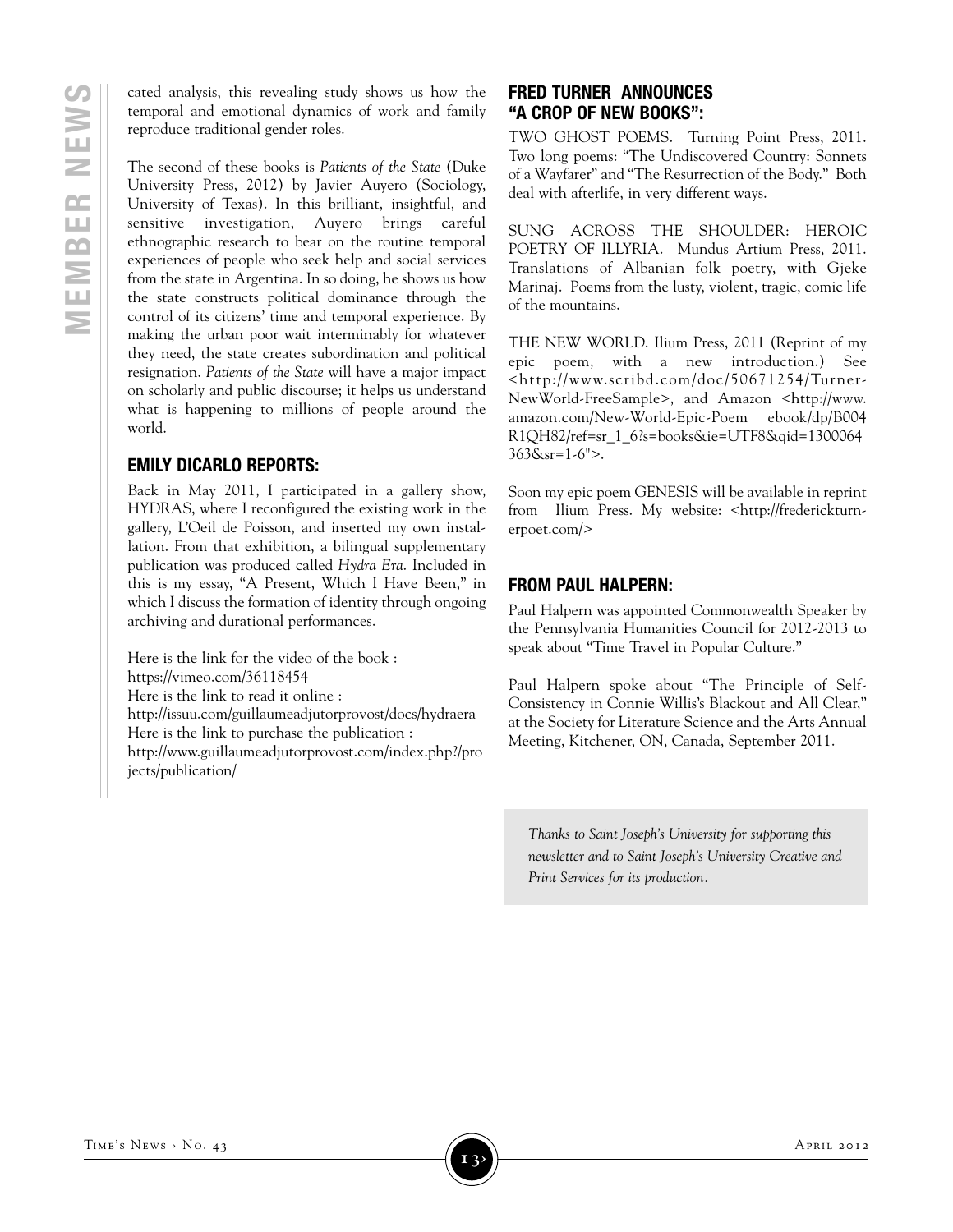# **time studies in the classroom**

Richard Hancock has submitted his syllabus for an interdiscipinary course, Film, Time, and Memory. We invite those of you who are taking time studies into your classrooms to tell us what you are doing as well as to report on the results.

> Communication Studies Department, Concordia University - Winter 2012 COMS 304F Selected Topics in Film Studies Film, Time and Memory Richard Hancox, MFA, Associate Professor Office: CJ 4.259, (514) 848-2424 ext. 2538, rhancox@alcor.concordia.ca - office hours by appointment -

Text: COMS 304F Coursepack: Richard Hancox (ed.) Film, Time and Memory. Other readings: Additional material may be assigned or recommended and placed on reserve in the Communication Studies Learning Center or the Vanier Library.

Is there a relation between the premium on immediacy and simultaneity in contemporary society – in a sense, the disappearance of time – and the cinema's increasing fascination with it? Themes of time travel, races against the clock, parallel universes, and synchronicity (Jung's term for meaningful coincidence) are occurring more frequently. Regarding past time, plots based on forgetting virtually constitute a genre – Amnesic Cinema, while at the same time television's future is in the past: historical re-enactments, archival footage, formulaic biographies of dead people, nostalgic reruns, and other redemptive strategies. In this course students will identify and explore this fascination with time and memory, and learn critical approaches to understanding how cinematic convention reflects and influences society's notion of the temporal. We will also explore a variety of ways in which humans experience time – physiologically, psychologically, culturally – and how it affects memory and history.

Spatial concerns dominate the esthetics of visual media, yet in film the cinematic apparatus tends to privilege themes of time (and memory), which should in turn foster an aesthetics of temporal design. This course will examine how dramatic, physical and psychological time intersect with the principal cinematic techniques of temporal manipulation, each one illustrated by a variety of excerpts from features and innovative shorts. We will utilize this critical framework in an analysis of films which help illuminate the nature of both the cinema and time itself, and investigate contemporary debates and research in time as well as the growing field of memory studies.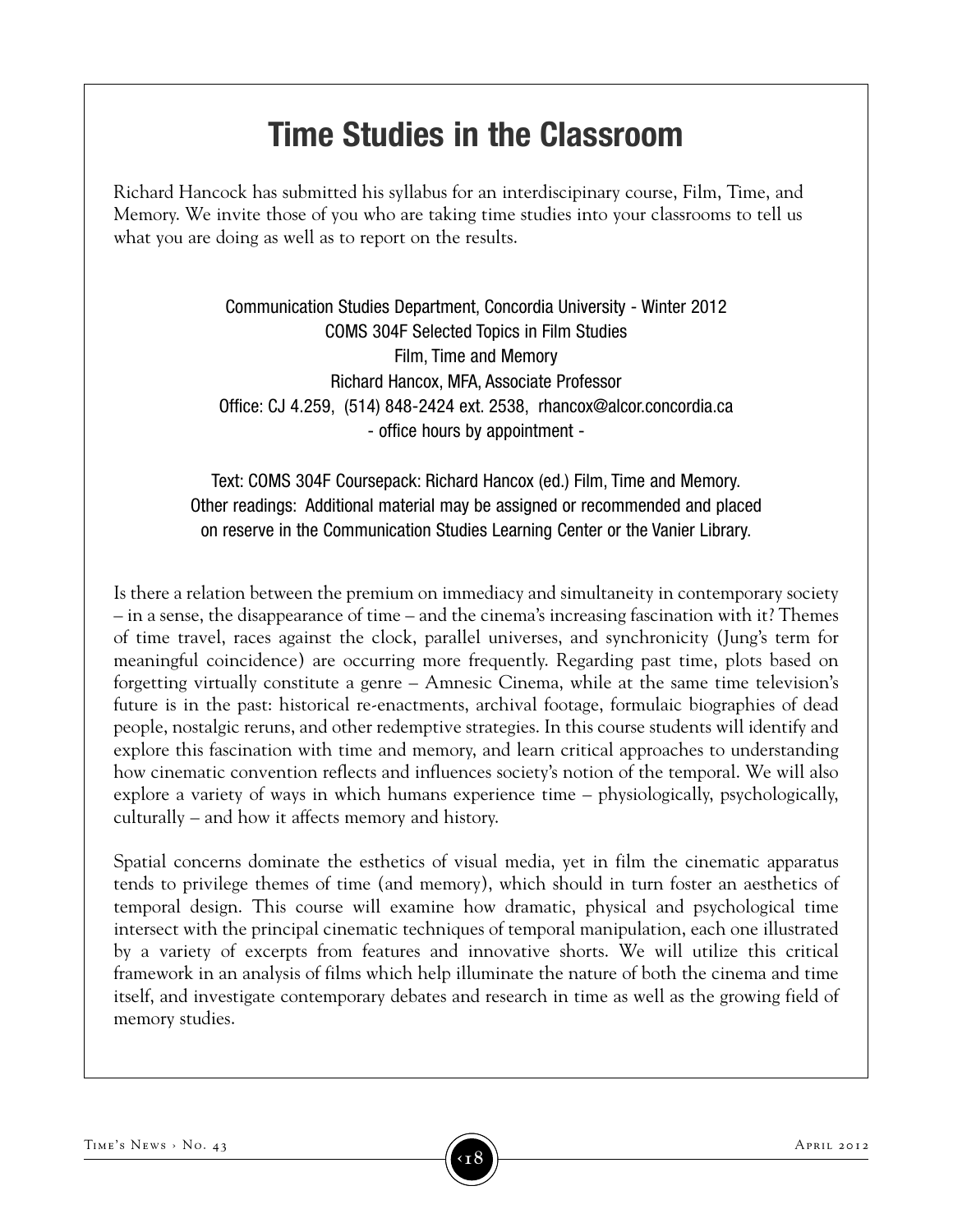### Time: Limits and Constraints

#### Jo Alyson Parker, Paul A. Harris and Christian Steineck

This thirteenth volume in the interdisciplinary Study of Time series explores the way in which limits and constraints impact upon our understanding of time.



Published in 2010 ISBN 13: 978 90 04 18575 3 ISBN-10: 90 04 18575 5 Hardback, 380 pp. List price: €109.00 / US\$ 155.00 Series: The Study of Time, 13

The nature of time has haunted humanity through the ages. Some conception of time has always entered into our ideas about mortality and immortality, and permanence and change, so that concepts of time are of fundamental importance in the study of religion, philosophy, literature, history, and mythology. How humanity experiences time physiologically, psychologically, and socially enters into the research of the behavioral sciences, and time as a factor of structure and change is an essential consideration of the

biological and physical sciences. This volume presents selected essays from the 13th triennial conference of the International Society for the Study of Time: 'Time: Limits and Constraints.' The essays are grouped around subthemes relating to this theme: Theory and Empirie, The Limits of Duration, Creative Constraints, and Final Questions. The ISST has as its goal the interdisciplinary and comparative study of time.

#### **Table of contents**

Contributors include Jo Alyson Parker, Paul A. Harris, Christian Steineck, J.T. Fraser, Carlos Montemayor, Peter Hancock, Jonathan Tallant, Friedl Weinert, Heike Klippel, Tyler Ochoa, Florian Klapproth, Johns Streamas, Robin Lucy, Deirdre McMahon, Carole Fischer, Laura Pattillo, Katherine Weiss, Marc Botha, Helen Sills, Steven Ostovich, Frederick Turner, William R. Lafleur

#### **Readership**

All those interested in the interdisciplinary study of time, including historians, literary theorists, musicologists, philosophers, physicists, psychologists, sociologists, and theologians.

#### *About the author(s)*

**Jo Alyson Parker, Ph.D.** (1989) in English, University of California-Irvine, is Professor and Chair of English at Saint Joseph's University in Philadelphia. Her publications include The Author's Inheritance: Henry Fielding, Jane Austen, and the Establishment of the Novel (1989), Narrative and Chaos Theory in Sterne, Proust, Woolf, and Faulkner (2007), and, with Michael Crawford and Paul A. Harris, Time and Memory (Brill, 2007).

**Paul A. Harris, Ph.D.** (1991) in English, University of California-Irvine, is Professor of English at Loyola Marymount University in Los Angeles. His publications include, with Michael Crawford, Time and Uncertainty (Brill, 2004), and, with Jo Alyson Parker and Michael Crawford, Time and Memory (Brill, 2007). He is Co-Editor of SubStance: A Journal of Theory and Literary Criticism and President of the International Society for the Study of Time.

**Christian Steineck, Dr. phil.** (1999) in Philosophy, Bonn University, is Professor of Japanology at Zurich University. His main interest is in philosophy of culture, and he has published extensively on mysticism, medieval Japanese Zen Buddhism, and Bioethics.



BRILL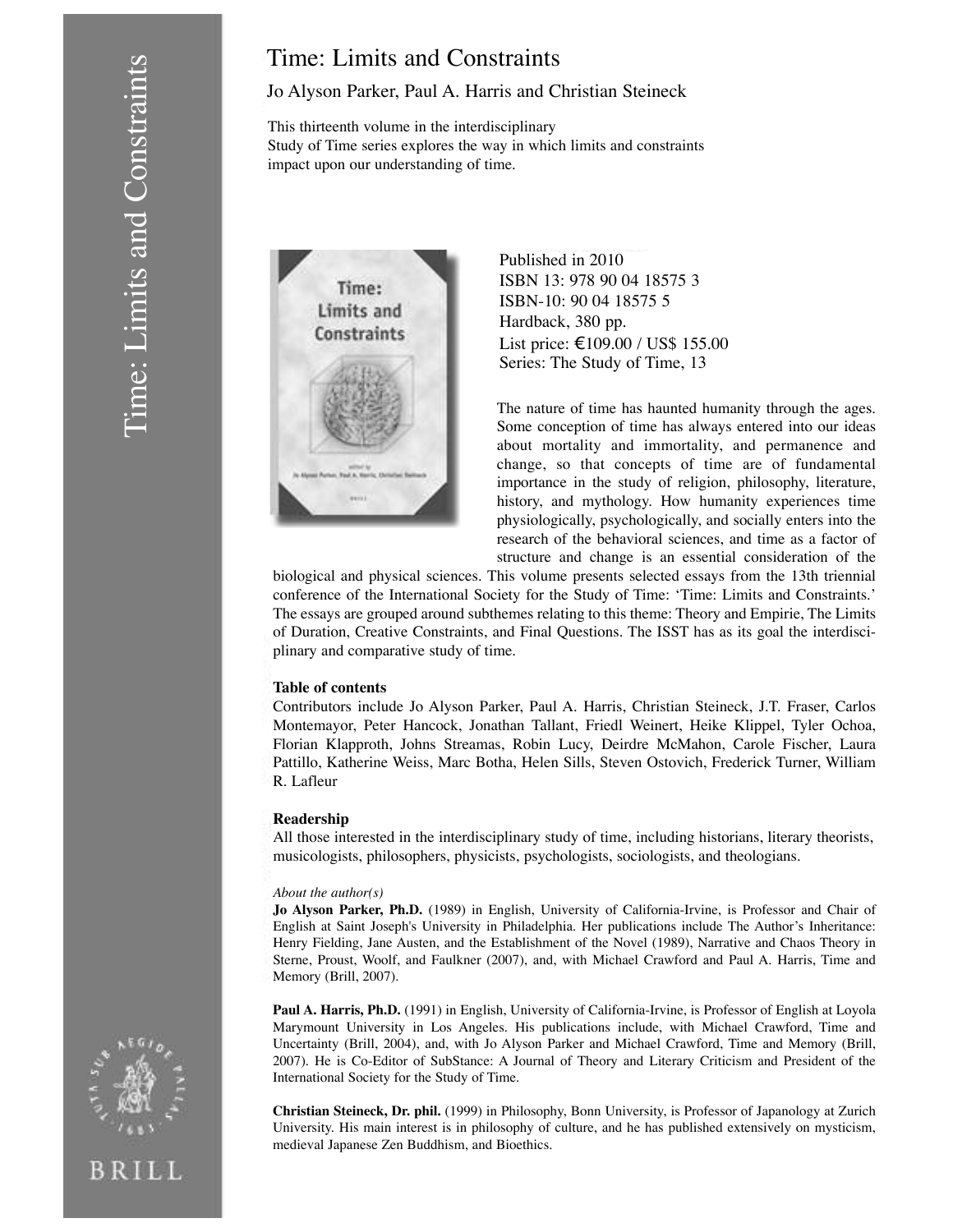### Please send me the following title(s)

| Author/Title |                         |  |  |     |  |  | Qty   |  |
|--------------|-------------------------|--|--|-----|--|--|-------|--|
| <b>ISBN</b>  | F.                      |  |  | 111 |  |  | Price |  |
| Author/Title |                         |  |  |     |  |  | Qty   |  |
| ISBN         |                         |  |  |     |  |  | Price |  |
| Author/Title | <b>Service Services</b> |  |  |     |  |  | Qty   |  |
| <b>ISBN</b>  | <b>CONTRACTOR</b>       |  |  |     |  |  | Price |  |

Standing Orders: For your convenience, our series are available on standing order. Simply indicate the series name on this order form and the volume number from which you would like your order to commence. We will then automatically send you each new volume. The standing order ensures that your series library is complete and you receive each volume upon publication.

| Series | Commencing from Vol. No. |
|--------|--------------------------|
| Series | Commencing from Vol. No. |

### Please enter my subscription to the following journals

| Title              |  |  |                                      |  |  |  | Qty        |  |
|--------------------|--|--|--------------------------------------|--|--|--|------------|--|
| <b>ISSN</b>        |  |  | 生 1891.34 A                          |  |  |  | Price      |  |
| Title <sup>:</sup> |  |  | the property of the fact of the con- |  |  |  | <b>DEV</b> |  |
| <b>ISSN</b>        |  |  | <b>SE SE LOS EST SE</b>              |  |  |  | Price      |  |

| First Name              | M/F                        |
|-------------------------|----------------------------|
| Last Name               |                            |
| Job Title               |                            |
| Organization            |                            |
| Address Home / Work     |                            |
| City / State            | Zip code                   |
| Country                 |                            |
| E-mail                  |                            |
| Telephone               | Fax                        |
| Send me an invoice<br>ು | Charge my credit card<br>Q |
| Card no.                | Exp. date:<br>1            |
| CVC Code*               | Creditcard type            |
|                         |                            |
| VAT no.                 |                            |
| Signature               |                            |

Subscribe to Brill's Electronic Bulletins and stay fully informed on new and forthcoming titles, news and special offers! Visit our website www.brill.nl and subscribe to the Electronic Bulletin(s) of your choice!

### Where to Order

#### **Book Orders**

**CUSTOMERS OUTSIDE** THE AMERICAS

#### **BRILL**

c/o Turpin Distribution **Stratton Business Park Pegasus Drive** Biggleswade Bedfordshire SG18 BTQ **United Kingdom**  $T + 44(0)$  1767 604-954 F +44 (0) 1767 601-640 brill@turpin-distribution.com

#### **CUSTOMERS IN** THE AMERICAS

**BRILL** P.O. Box 605 Herndon, VA 20172-0605 **USA** T 1 800 337 9255 (toll free, US & Canada only)  $T + 1$  (703) 661-1585  $F + 1$  (703) 661-1501 cs@brillusa.com

#### Journals, Online Products and Loose-Leaf Orders

#### ALL CUSTOMERS WORLDWIDE

**BRILL** 

c/o Turpin Distribution **Stratton Business Park Pegasus Drive** Biggleswade Bedfordshire SG18 BTQ **United Kingdom** T +44 (0) 1767 604-954 F +44 (0) 1767 601-640 brill@turpin-distribution.com

#### www.brill.nl

All prices may be subject to change without grior notice. Prices do not include VAT (applicable only to residents of the Netherland and residents of other EU member states without a VAT registration number). Prices do not

For our Conditions of Sale see www.brill.nl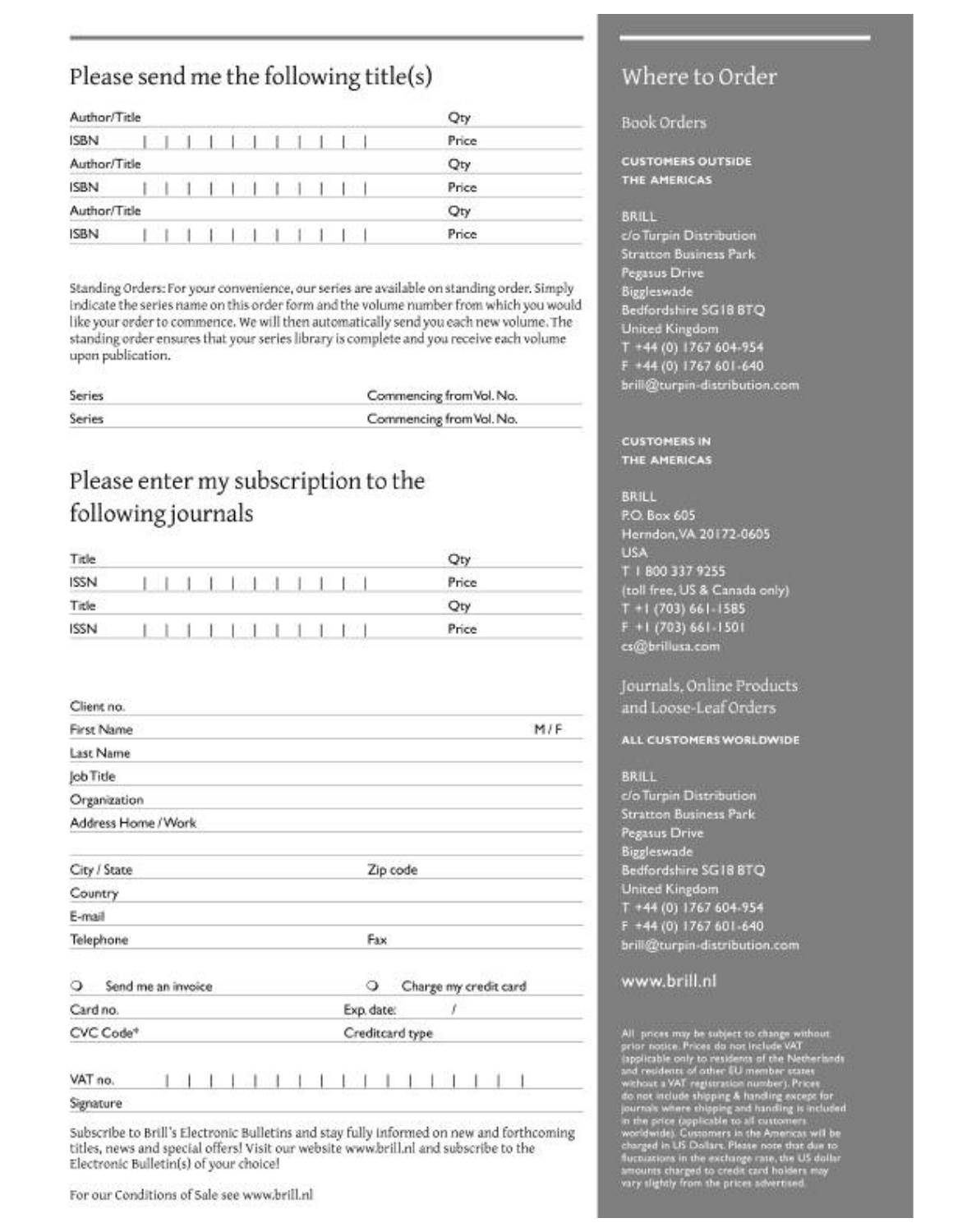# **CALL FOR PAPERS:**

### The International Society for the Study of Time Fifteenth Triennial Conference

# **Time and Trace**

#### **June 30 - July 6, 2013, Orthodox Academy of Crete**

http://www.oac.gr/htm/main\_en.html *Proposals (300 words) due by June 30th, 2012*

The International Society for the Study of Time (ISST) seeks proposals for presentations at its 2013 conference on the island of Crete, on the theme of Time and Trace. The ISST, renowned for its interdisciplinary scope, welcomes contributions from all scholarly, creative, or professional perspectives. Our format features plenary presentations delivered over several days, creating a sustained, interdisciplinary engagement among participants.

If time is a river, it etches its courses through many substrates: physical, biological, social, cognitive. Although we are sensible of the more obvious tracks in our histories, contexts and lives, many of the traces of these are subtle or brief, but no less profound in their making and influence. Etymologically, Trace is tractus (L) (and perhaps tragen (G)), 'drawn', 'pulled' or 'carried', whence 'traction' and 'attraction'. It is also trait (F), 'line', 'outline', 'feature' and ritratto (I), 'por-trait'; Trace is what happens when a point becomes, in time, a line; and therefore is graphein (Gr.), to trace or draw. It is also traccia (I), 'spoor', 'trail' or 'track'. Tractare (L) is 'to treat' any subject narratively, as in a 'tract' or 'tractate'. Works of literature were also called "brush traces" (hisseki) in Japanese.

We invite scholars, artists and educators to contribute to and cocreate an interdisciplinary exploration of 'Time and Trace,' a theme that may stimulate reflection from many fields of inquiry, including (but certainly not limited to): physics & cosmology, geology, chemistry, music, drawing & painting, literature & literary theory, the biological and cognitive sciences, archeology & paleontology, anthropology, engineering, philosophy.

#### Possible topics:

The trace of social, political, demographic, economic, and historical trends

Traces left by the causes of observed natural events Tracing the future: from mantic to futurology Temporal traces, trajectories and forms in narrative The trace in philosophy Imprints recorded/archived/reconstructed/anticipated Psychoanalysis and the temporal trace

Trajectories and orbits in dynamical systems theory Traces of light, matter, and time in cosmology Archeological or paleontological traces of life Changing concepts of how time is measured and traced Evolution, extinction, and artifacts of change Chemical or biological traces that evolve over time Medical traces that are molecular, electrochemical, or topological Forensic traces in a documentary, financial, or biological sense vestigia Dei - medieval/early modern perception of the creator's 'footprints'

- The ideal of "not leaving traces" from Buddhism to Environmentalism
- A trace or a blaze in its figurative sense as a symbol in ritual or sacrament

The trace as a visible sign of spiritual grace Artistic and literary orchestrations of traces left or lost

Guidelines and Timeline for Proposals: Proposals will be for 20 – 30 minute presentations in diverse formats: scholarly paper, debate, performance, overview of creative work, installation, workshop. Proposals for interdisciplinary panels are especially welcome (each paper for a panel must be approved by the selection committee). In this latter case, three speakers might present divergent points of view around a central topic, and be responded to by a moderator. All work will be presented in English, and should strike a balance between expertise in an area of specialization and accessibility to a general intellectual audience.

Proposals, approximately 300 words in length, are submitted electronically. The author's name(s) should not appear in the proposal, as the ISST does blind reviewing in selecting papers for its conferences. The deadline for submission is June 30th, 2012, with acceptances communicated by November 1, 2012. The Society also seeks session chairs, whose names will be included on the printed conference program.

To submit proposals, go to the ISST website: http://www.studyoftime.org/forms/confsubmit.aspx